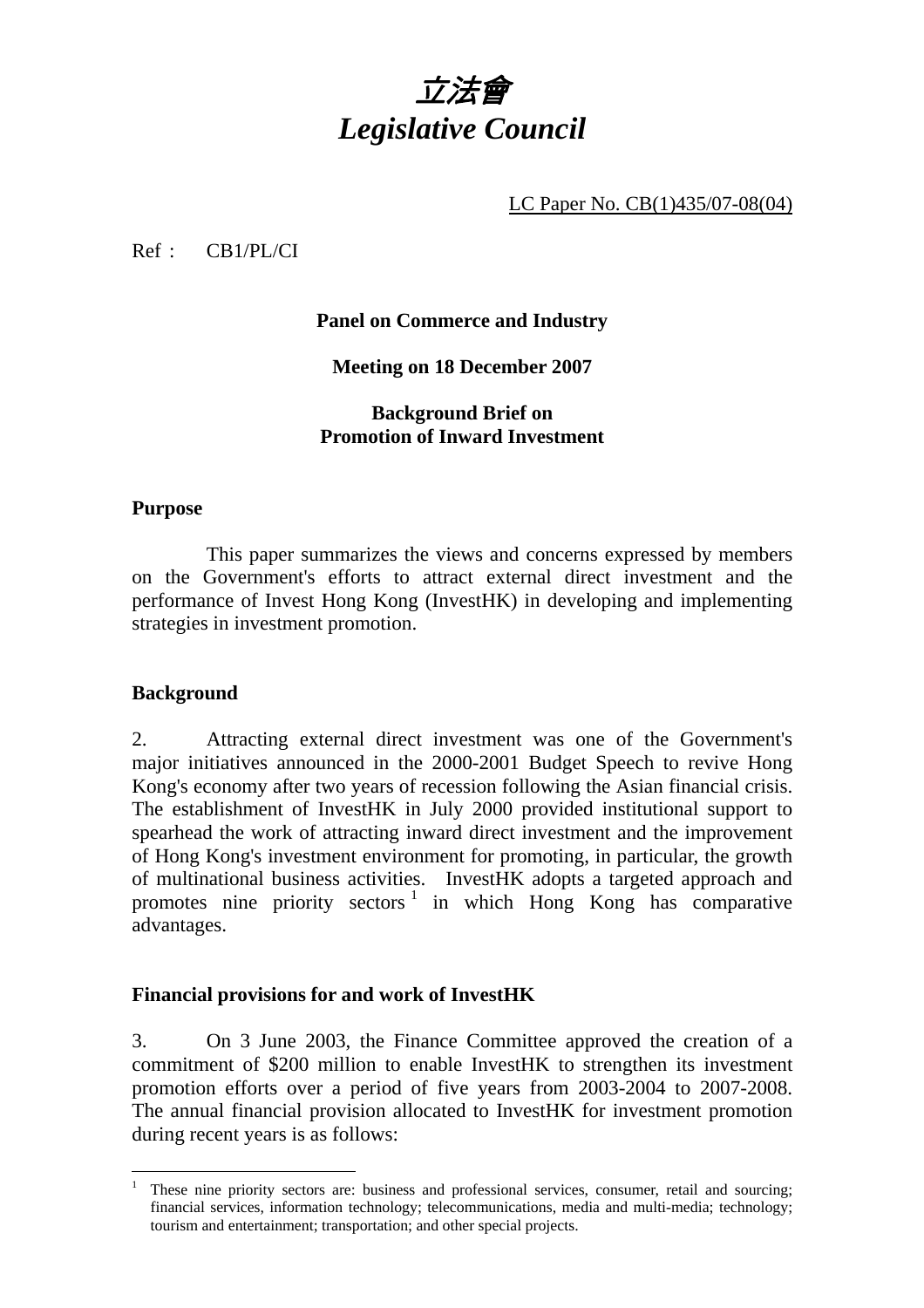| Year                      |        |         |         | 2003-2004 2004-2005 2005-2006 2006-2007 2007-2008 |         |
|---------------------------|--------|---------|---------|---------------------------------------------------|---------|
| Annual provision          |        |         |         |                                                   |         |
| $($ \$ '000) <sup>2</sup> | 97.410 | 110.718 | 106,183 | 106,063                                           | 107.151 |

4. A summary of the results of the work of InvestHK from 2000 to 2006 is at **Appendix I**.

5. In February 2006, the Efficiency Unit commissioned a review of the cost-effectiveness of the work of InvestHK. The review has concluded that InvestHK is performing well in a cost-effective manner and that it is operating at close to maximum capacity in terms of the number of projects it can handle while maintaining the current level of service quality with the existing resources. The cost-effectiveness review has also identified a number of priority areas for further study with a view to enhancing InvestHK's performance. These include a review of the relevance of InvestHK's nine priority sectors, its major activities and target markets, as well as the governance arrangement and performance measures for maximizing the value generated from InvestHK. In this connection, the Government has undertaken to conduct a follow-up study to review the current strategy for promotion of inward investment into Hong Kong, in particular to review the role and mission of InvestHK and the relevance of its existing priority sectors in the context of the overall economic policy of Hong Kong. The key findings of the study will be taken into account when considering funding allocation to InvestHK in future.

## **Members' major views and concerns**

6. Issues related to the promotion of inward investment have received ongoing attention by the Panel at a number of meetings held since April 2003. Members' latest concerns expressed on the promotion of inward investment and the work of InvestHK are summarized below.

## *Investment promotion in new markets*

 $\overline{a}$ 

7. While appreciating InvestHK's effort in promoting inward investment in overseas markets such as those in Western Europe, members have urged that efforts be enhanced to promote two-way trading between Hong Kong and new markets such as the Middle East and Eastern Europe. The Administration has assured members that these new markets have not been neglected. For instance, representative offices have been set up in Dubai (Arab Middle East), Tel Aviv (Israel), Istanbul (Turkey) and Mumbai (India) respectively. The Administration has also planned to set up an Investment Promotion Unit in the new Economic and Trade Office (ETO) in Berlin to strengthen InvestHK's representation in Eastern Europe.

<sup>2</sup> The figures represent the approved total allocation for InvestHK for the respective year and include the amount earmarked for each year from the \$200 million commitment approved in June 2003.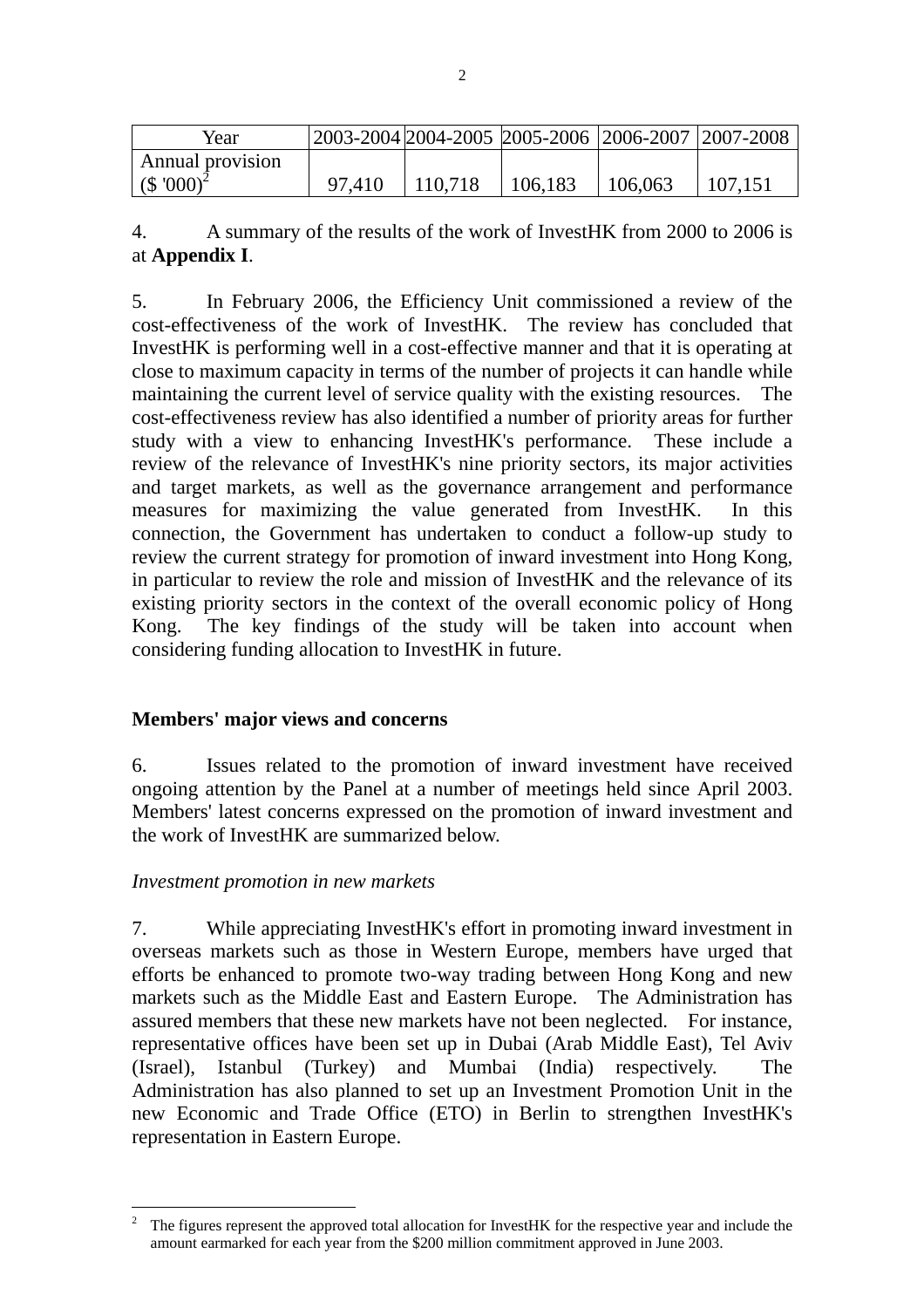*Investment facilitation measures* 

8. Members are of the view that the Administration should strive to create a favourable business environment for investors. In this connection, they have pointed out that businessmen from many parts of the world, including Eastern Europe, Vietnam, Taiwan and Russia, have reflected their difficulties in obtaining business visas to visit Hong Kong. Members have therefore urged the Administration to consider relaxing the existing control measures for the issue of business visas. In the light of members' concern, the Administration has advised that the Immigration Department pledges to finalize a visit visa application within four weeks upon receipt of all necessary documents. The Administration has added that the vast majority of these applications, including those from nationals of emerging economies such as Eastern Europe, Russia and Vietnam are processed ahead of the pledged timeframe. In urgent cases, they can be finalized within a few days. The Immigration Department will also consider issuing multiple-journey visit visas valid up to 24 months for frequent travelers to Hong Kong. Regarding the entry of Taiwan residents, there are various ways to apply for visit to Hong Kong. Under the "iPermit" Scheme, approval for applicants to visit and stay in Hong Kong for up to 14 days is generally given within minutes after online submission of a simple application Since June 2006, Taiwan residents holding "Mainland Travel Permit for Taiwan Residents" with a valid entry endorsement to the Mainland are allowed to visit Hong Kong for a stay up to seven days. Alternatively, Taiwan residents may apply for single entry permits allowing them to stay in Hong Kong for 90 days, or multiple-journey entry permits which are valid for a stay of up to 14 days on each landing.

# *Duplication of resources between InvestHK and other Government/public bodies promoting Hong Kong*

9. Members have from time to time expressed grave concern about the duplicated resources allocated to InvestHK and other Government and public bodies which are set up to promote Hong Kong, namely the ETOs, Hong Kong Trade Development Council (HKTDC) and the Tourism Board (TB). They have urged the Administration to consider pooling resources of these bodies together for cost savings and synergy. The Administration has explained that despite their common mission to promote Hong Kong, each of the above bodies is in fact responsible for promoting a unique aspect. While ETOs promote to overseas governments and business sectors Hong Kong's overall image and advantages as an international business centre, InvestHK is tasked with promoting inward investment, HKTDC with trade promotion and TB with tourism promotion. Members have remarked that as the additional financial provision allocated to InvestHK for investment promotion will come to an end in 2007-2008 and a study on, inter alia, the role and mission of InvestHK will be commissioned, it is high time to consider whether InvestHK should remain as a separate Government department.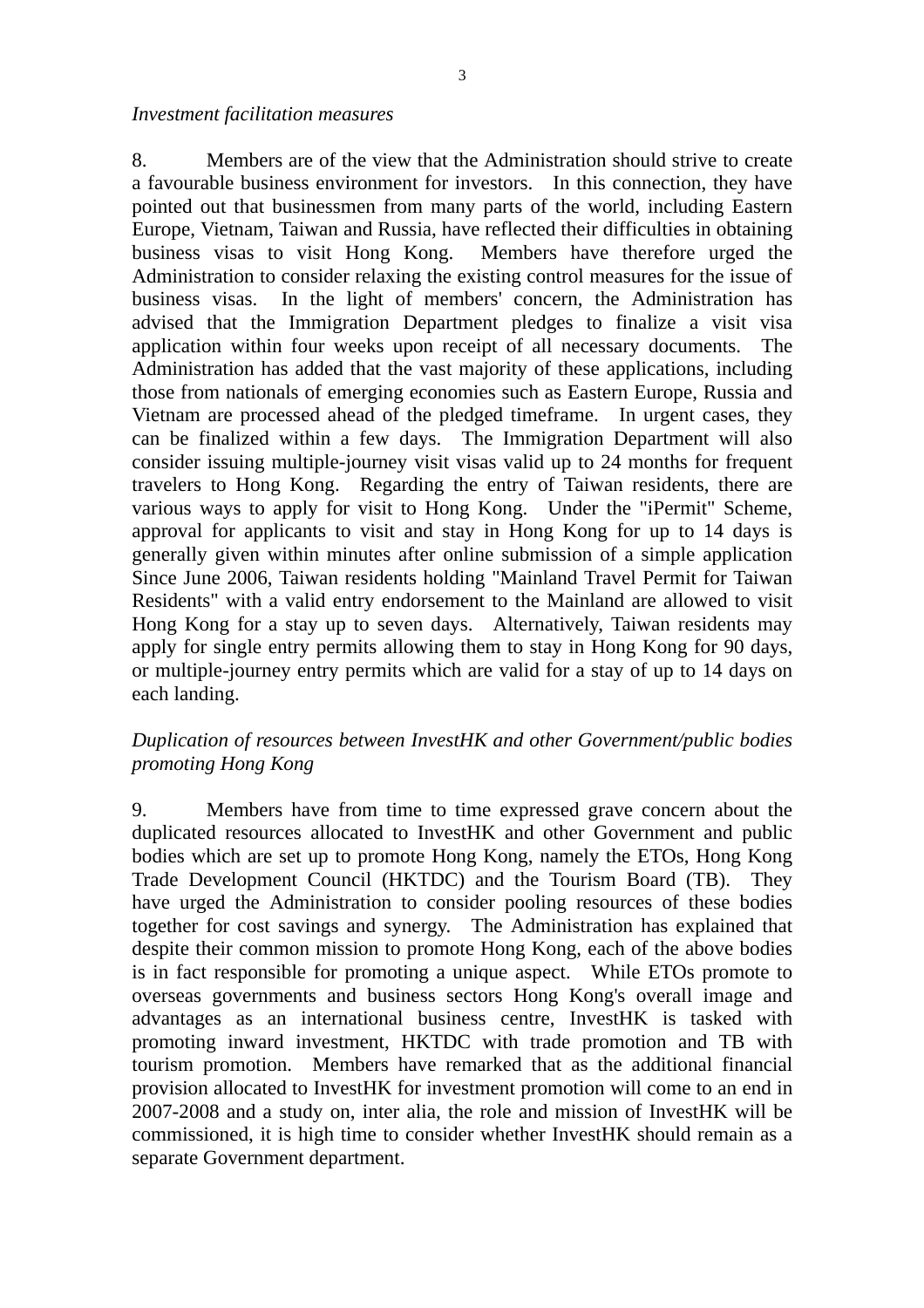# **Motions passed at Council meetings**

10. The importance of promoting inward investment was one of the key issues in Members' questions raised at Council meetings on Mainland enterprises investing and setting up business in Hong Kong, as well as joint Hong Kong and Guangdong efforts to promote investment. In passing a motion on enhancing economic and trade cooperation between Hong Kong and the Pan-Pearl River Delta (PPRD) on 23 November 2005 and another one on cooperation between Hong Kong and the PPRD region on 15 November 2006, Members urged the Administration to, inter alia, continue its efforts to actively promote inward investment by Mainland enterprises.

# **Latest position**

11. The Administration will consult members on its proposal on additional time-limited funding for InvestHK at the Panel meeting to be held on 18 December 2007.

# **Relevant papers**

12. A list of relevant papers is at **Appendix II**.

Council Business Division 1 Legislative Council Secretariat 12 December 2007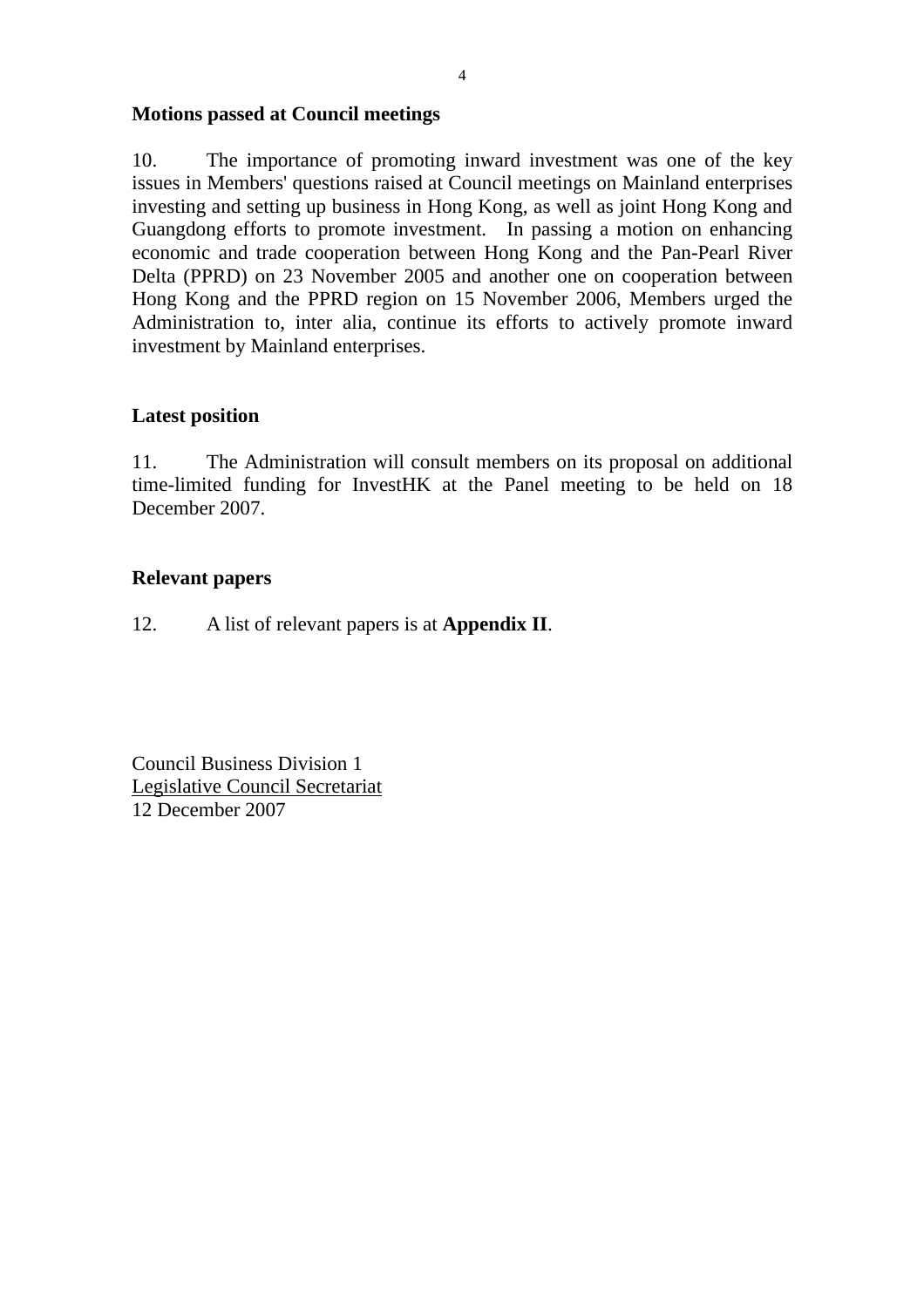|                              | 2000              | 2001  | 2002  | 2003    | 2004    | 2005    | 2006    |
|------------------------------|-------------------|-------|-------|---------|---------|---------|---------|
|                              | $($ Jul - Dec $)$ |       |       |         |         |         |         |
| No. of projects              | 35                | 99    | 117   | 142     | 205     | 232     | 246     |
| completed*                   |                   |       |       |         |         |         |         |
| Jobs created**               | 347               | 1504  | 2075  | 7634    | 7696    | 7924    | 7835    |
| jobs created at<br>$\bullet$ | 347               | 1 504 | 2075  | 2 4 5 6 | 3 0 0 8 | 2517    | 3 0 9 2 |
| opening/expansion            |                   |       |       |         |         |         |         |
| jobs to be created in        |                   |       |       | 5 1 7 8 | 4 6 8 8 | 5 4 0 7 | 4 7 4 3 |
| the next 2 years#            |                   |       |       |         |         |         |         |
| Investment amount            | 506               | 3,500 | 1,360 | 2,493   | 4,658   | 8,895   | 10,243  |
| $($$ million)**              |                   |       |       |         |         |         |         |

# **Summary of Results of the Work of InvestHK**

*\* These represent companies assisted by InvestHK, and do not include companies set up in Hong Kong without such assistance.* 

*\*\* As reported by the companies assisted by InvestHK themselves. Not all are willing to disclose the data.* 

*# For 2000 to 2002, companies were not asked to provide the forecast figure.* 

*Source: Enclosure 3 to the paper provided by the Administration for the meeting of the Panel on Commerce and Industry on 13 February 2007 (LC paper No. CB(1)905/06-07(05))*